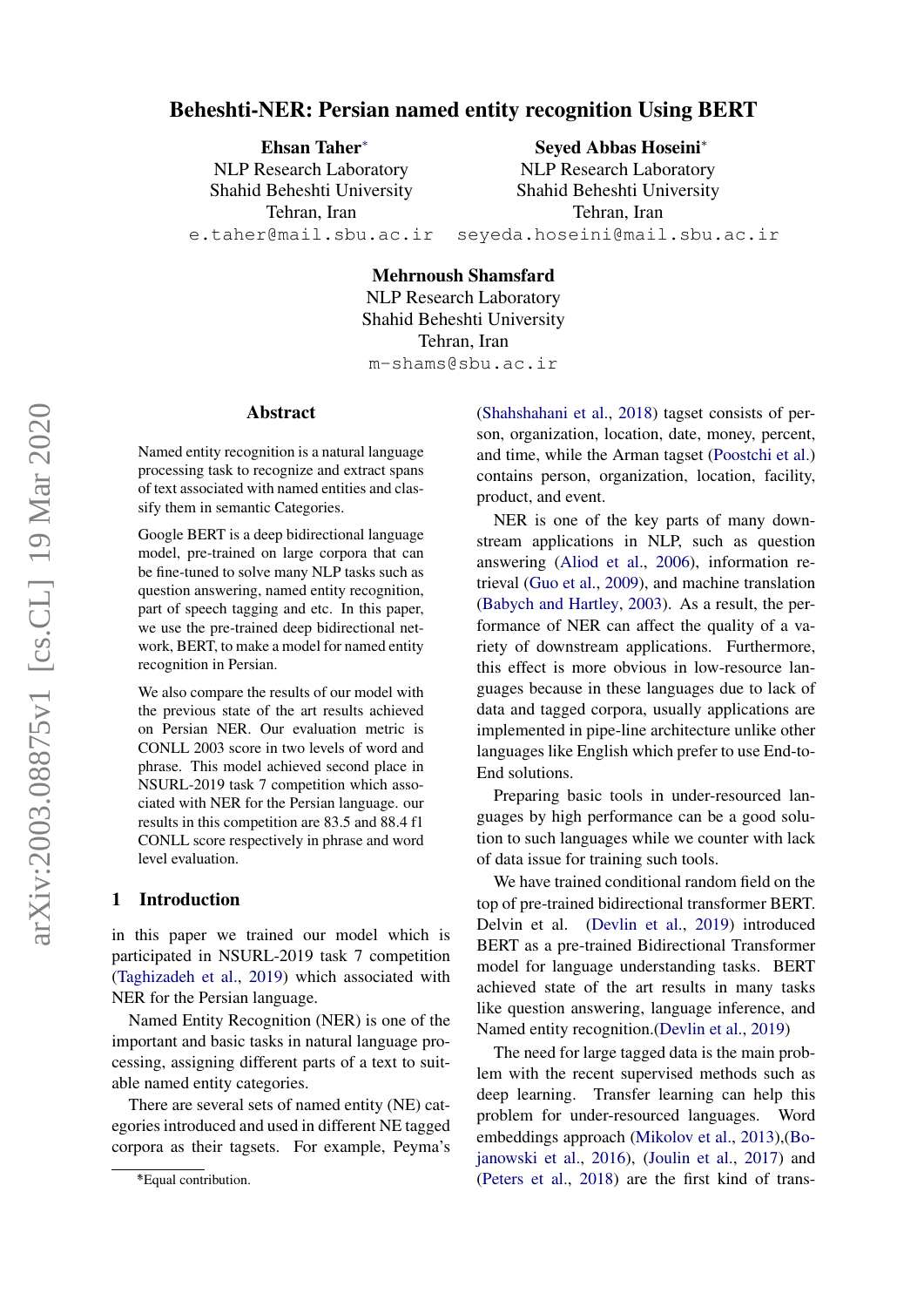fer learning solutions. We use word embeddings for supervised tasks after we trained them unsupervised on large raw corpora of texts. By this, they can reduce the need for huge labeled data. They defer by BERT usually in many aspects like the fine-tuning step. After pretraining BERT on large row corpora, we fine-tune it for our specific supervised problem. While BERT tokenizes text by itself, it extracts contextualized embeddings for each token. BERT is pre-trained on 104 languages like Persian, and this is one of the big advantages of this model. Vaswani et al. [\(Vaswani et al.,](#page-5-10) [2017\)](#page-5-10) introduced transformer architecture and self-attention as an alternative for encoder-decoder recurrent neural networks architecture which could achieve state of the art results in English to German and English to France machine translation problem. Furthermore, the speed for training transformers is much less than recurrent neural networks in encoder-decoder architecture. CRF as a probabilistic model like hidden Markov model makes it possible to extract and consider structural dependencies among tags in data. While Encoders like BERT try to maximize likelihood by selecting best hidden representation while CRF maximizes likelihood by selecting best output tags. We achieved 88.4% CONLL F1 score in word-level and 83.5% CONLL F1 score in phrase-level evaluation on Peyma dataset. We won second place in NSURL-2019 task 7 [\(Taghizadeh](#page-5-0) [et al.,](#page-5-0) [2019\)](#page-5-0) competition for NER task.

In section 2, we talk about previous methods for NER and solutions like transfer learning to deal with under-resourced languages. Section 3 describes BERT. Section 4 explains our model in more details, discussing the training and test phases. In section 5, we show the achieved results on experiments like evaluating our model on different datasets. Section 6 concludes the paper.

## 2 Related Work

This paper describes a deep learning method based on word embedding and transfer learning, for named entity recognition in Persian language. Thus, in this section we first discuss some related work on Persian NER, then some recent work on English NER, and then talk about some word embedding models which can be used in NER tasks via transfer learning.

Mortazavi and Shamsfard [\(Mortazavi and](#page-5-11) [Shamsfard,](#page-5-11) [2009\)](#page-5-11) used a rule-based system to extract named entities for Persian languages. It was one of the first implementations for NER in Persian while no datasets existed in that time for evaluation. Poostchi et al. [\(Poostchi et al.\)](#page-5-2) introduced new annotated Persian named-entity recognition dataset named Arman. Arman contains 250,015 tokens and 7,682 sentences. Set of entity categories consists of person, organization (like banks and ministries), location, facility, product, and event. They also trained conditional random field with bidirectional LSTM on this dataset as a baseline. Shahshahani et al. [\(Shahshahani et al.,](#page-5-1) [2018\)](#page-5-1) introduced new annotated Persian named-entity recognition dataset called Peyma. Peyma contains 7,145 sentences, 302,530 tokens and 41,148 tokens with entity tags collected from 709 documents. Class distribution for both Peyma and Arman datasets are presented respectively in Fig[.1](#page-1-0) and Fig[.2.](#page-1-1)

<span id="page-1-0"></span>

Figure 1: distribution of different classes in Peyma dataset

<span id="page-1-1"></span>

Figure 2: distribution of different classes in Arman dataset

Bokaei and Mahmoudi [\(Bokaei and Mahmoudi,](#page-5-12) [2018\)](#page-5-12) trained recurrent and convolutional neural networks with CRF on Arman dataset.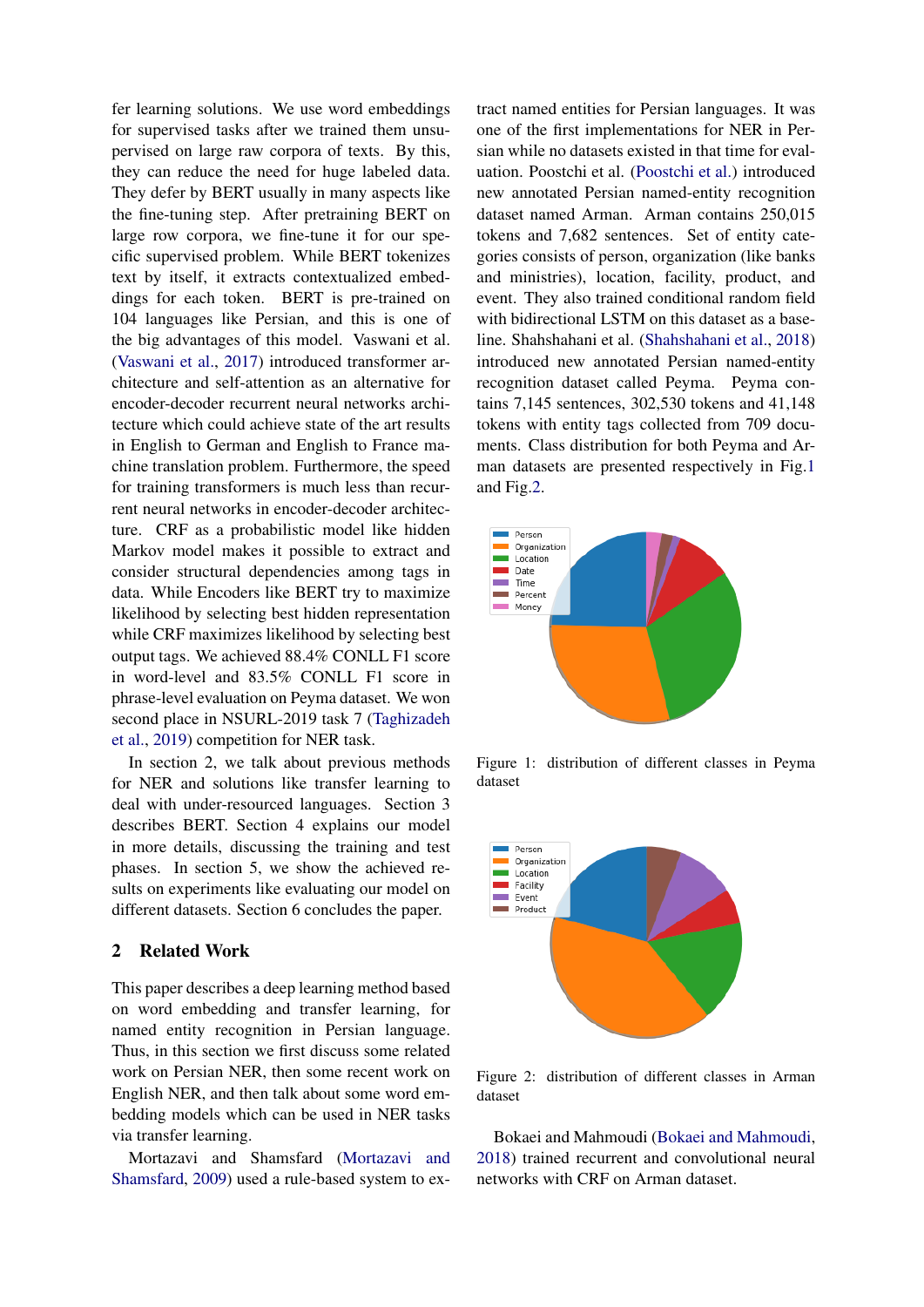Baevski et al. [\(Baevski et al.,](#page-5-13) [2019\)](#page-5-13) used a novel method for training bidirectional transformer which could over perform previous work and achieved state of the art result in English NER.

Akbik et al.[\(Akbik et al.,](#page-4-1) [2018\)](#page-4-1) used contextualized word embeddings extracted from characterlevel language model to solve the NER problem.

Delvin et al. [\(Devlin et al.,](#page-5-5) [2019\)](#page-5-5) introduced BERT as a pre-trained bidirectional transformer. They used and evaluated BERT on many tasks, including NER.

Using unsupervised methods can be a promising way because the most important issue for low resource languages is the lack of labeled data while but the access to a large amount of raw texts is more probable and feasible. Today, word embeddings such as Glove [\(Pennington et al.,](#page-5-14) [2014\)](#page-5-14), word2vec [\(Mikolov et al.,](#page-5-6) [2013\)](#page-5-6) , and fastText [\(Joulin et al.,](#page-5-8) [2017\)](#page-5-8) are essential parts of many methods in NLP. These models give continuous representations in n-dimensional space for each word which contain semantic information and features about that word.

Elmo [\(Peters et al.,](#page-5-9) [2018\)](#page-5-9) introduced deep contextualized word embedding by considering the context of words. Which means words have different embedding in different contexts. Delvin et al. [\(Devlin et al.,](#page-5-5) [2019\)](#page-5-5) and Radford et al.[\(Radford](#page-5-15) [et al.\)](#page-5-15) proposed a new method with transfer selfattention blocks without the need to change in architecture for a specific problem. They suggest fine-tuning pre-trained bidirectional transformers for specific problems.

Radford et al. [\(Radford et al.\)](#page-5-15) introduced a new language model called GPT.2, which could reach 55% F1 score on the CoQA dataset without any labeled data. This approach tries to remove the need for labeled data and gives a general model to solve problems against BERT, which tries just to give a general model.

best performing models before us for NER in Persian are LSTM based models which usually come with CRF and pre-trained noncontextualized embedding layers. these models are evaluated on two common datasets for NER: PEYMA and ARMAN. Bokaei and Mahmoudi [\(Bokaei and Mahmoudi,](#page-5-12) [2018\)](#page-5-12) and Shahshahani et al. [\(Shahshahani et al.,](#page-5-1) [2018\)](#page-5-1) had reported the best results which you can see in Table [3](#page-3-0)

<span id="page-2-0"></span>

Figure 3: fine-tuning BERT in different tasks [\(Devlin](#page-5-5) [et al.,](#page-5-5) [2019\)](#page-5-5)

# 3 BERT

BERT (Bidirectional Encoder Representations from Transformer) is a language model representation based on self-attention blocks. BERT is pre-trained in different language model tasks on raw unlabeled texts. The pre-trained deep bidirectional model with one output layer can reach state-of-the-art results in many tasks such as question answering and Multi-Genre Natural Language Inference. The idea is to have a general architecture which fits many problems and a pre-trained model which minimize the need for labeled data. For example, in Fig. [3](#page-2-0) You see how BERT can be used in different tasks like question answering, sentences pair classification, single sentence classification, and single sentence tagging task. While each task has a different format of inputs and outputs. As mentioned before, one of the big advantages of BERT is that it was trained in 104 languages and Persian is one of those. Which motivate us to use it for NER in Persian.

## 4 Our Proposed Model

In this paper, we propose a method for Persian NER. In this method, we use BERT pre-trained model. As in NER task, we need to assign the most suitable tag to each token, and suitable tokenization is an important step.

While BERT has its tokenization with Byte-Pair encoding and it will assign tags to its extracted tokens, we should take care of this issue. BERT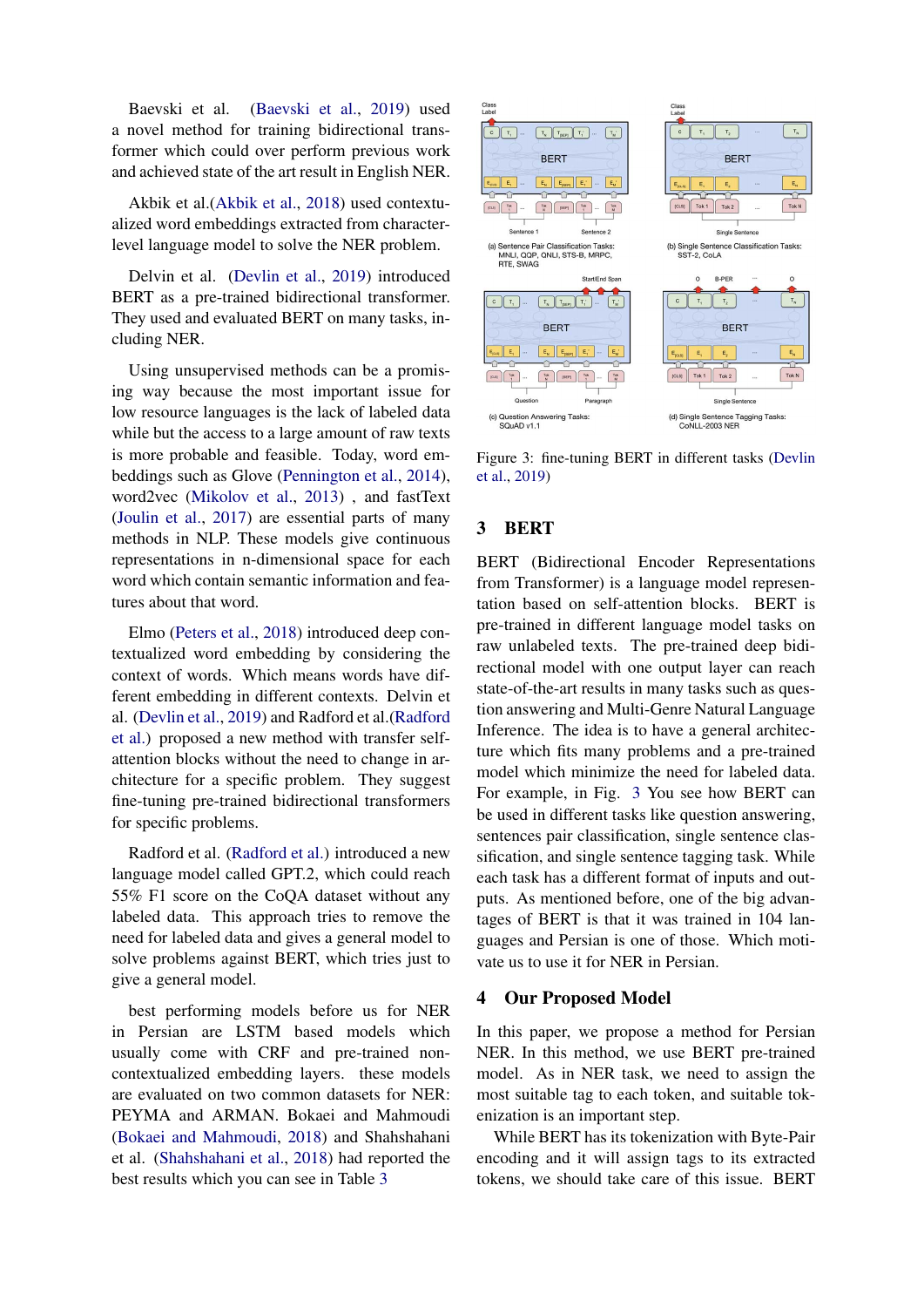extracted tokens are always equal to or smaller than our main tokens (that taken from the Step-1 [Shamsfard et al.,](#page-5-16) [2010\)](#page-5-16) because BERT takes tokens of our dataset one by one. As a result, we will have intra-tokens which take X tag (meaning dont mention). We trained a conditional random field and fully connected layer after output representation of tokens extracted by BERT. It Is a fine-tuning step to make the entire model ready for NER task. You can see a schema of the model in Fig[.4](#page-3-1) .

<span id="page-3-1"></span>

Figure 4: architecture of our trained model

# 5 Experiments

We have trained and tested our model on two different datasets: Peyma [\(Shahshahani et al.,](#page-5-1) [2018\)](#page-5-1) and Arman [\(Poostchi et al.\)](#page-5-2).We split PEYMA dataset into 5 equal subsets (Peyma contains 7145 sentences thus each subset contains 1429 sentences) and use 5-fold cross-validation. we repeated training phase 5 times separately, Each time, one of the 5 subsets is used as the test set and the remaining 4 subsets are put together to form a training set. In all experiments, CONLL F1 score is calculated in two levels: word and phrase as a metric for evaluating the performance of model. Results of our model on Peyma and Arman datasets are given respectively in Table [1](#page-4-2) And Table [2.](#page-4-3)

On Peyma dataset We can reach 90.59% CONLL F1 score in phrase-level and 87.62% F1 score in word level. Best results are seen for Percent class and worst for Time.

On Arman dataset, We reached 79.93% CONLL F1 score in phrase-level and 84.03% F1 score on word-level. Best results are seen for Person class and worst for Event

One of the causes for achieving different results

in each class is the amount of named entities in the datasets. As can be seen in Fig[.1](#page-1-0) and Fig[.2,](#page-1-1) the number of phrases for Time and Event classes are much lower than others.

As you see in Table [3](#page-3-0) in both word and phrase levels, our model outperform other NER approaches for the Persian language. Unfortunately previous works reported their results just on one of the datasets. Shahshahani et al.[\(Shahshahani](#page-5-1) [et al.,](#page-5-1) [2018\)](#page-5-1) reported their results just in word level evaluation on Peyma dataset.Table [3](#page-3-0) shows that our results are 10 percent better than Shahshahani and colleagues on the same platform. On the other hand Bokaei and Mahmoudi [\(Bokaei and](#page-5-12) [Mahmoudi,](#page-5-12) [2018\)](#page-5-12) reported their results on Arman dataset Which is lower than ours in both word and phrase levels according to Table [3.](#page-3-0)

<span id="page-3-0"></span>

|                                                 |       | Arman  |                          | Pevma  |
|-------------------------------------------------|-------|--------|--------------------------|--------|
|                                                 | word  | phrase | word                     | phrase |
| Bokaei and Mahmoudi (Bokaei and Mahmoudi, 2018) | 81.50 | 76.79  | $\overline{\phantom{0}}$ |        |
| Shahshahani et al. (Shahshahani et al., 2018)   |       |        | 80.0                     |        |
| Beheshti-NER (Our Model)                        | 84.03 | 79.93  | 90.59                    | 87.62  |

Table 3: comparing results of our trained model with others

The results of NSURL task-7 competition is reported in two levels of evaluation, namely word and phrase levels for two subtasks: A) NER for 3- classes (Person, Location, Organization) and B) NER for all classes. for the competition, we have trained our model on PEYMA corpus in addition to another corpus which was prepared by Iran Telecommunication Research Center (ITRC). The organizers also used two kinds of in-domain and out-domain test data. Our model won second place in all of these evaluation types.

Tables [4,](#page-4-4) [5,](#page-4-5) [6,](#page-4-6) [7](#page-4-7) and [8](#page-4-8) show the results of evaluation reported by competition for all teams which participated in the challenge. Our method is mentioned as Beheshti-NER- $1^1$  $1^1$ . Table [4](#page-4-4) and [5](#page-4-5) show the results for subtask A. according to the tables, we reached to 84.0% and 87.9% F1 score respectively for phrase and word level evaluations.

<span id="page-3-2"></span> ${}^{1}$ Code is available at [https://github.com/](https://github.com/sEhsanTaher/Beheshti-NER) [sEhsanTaher/Beheshti-NER](https://github.com/sEhsanTaher/Beheshti-NER)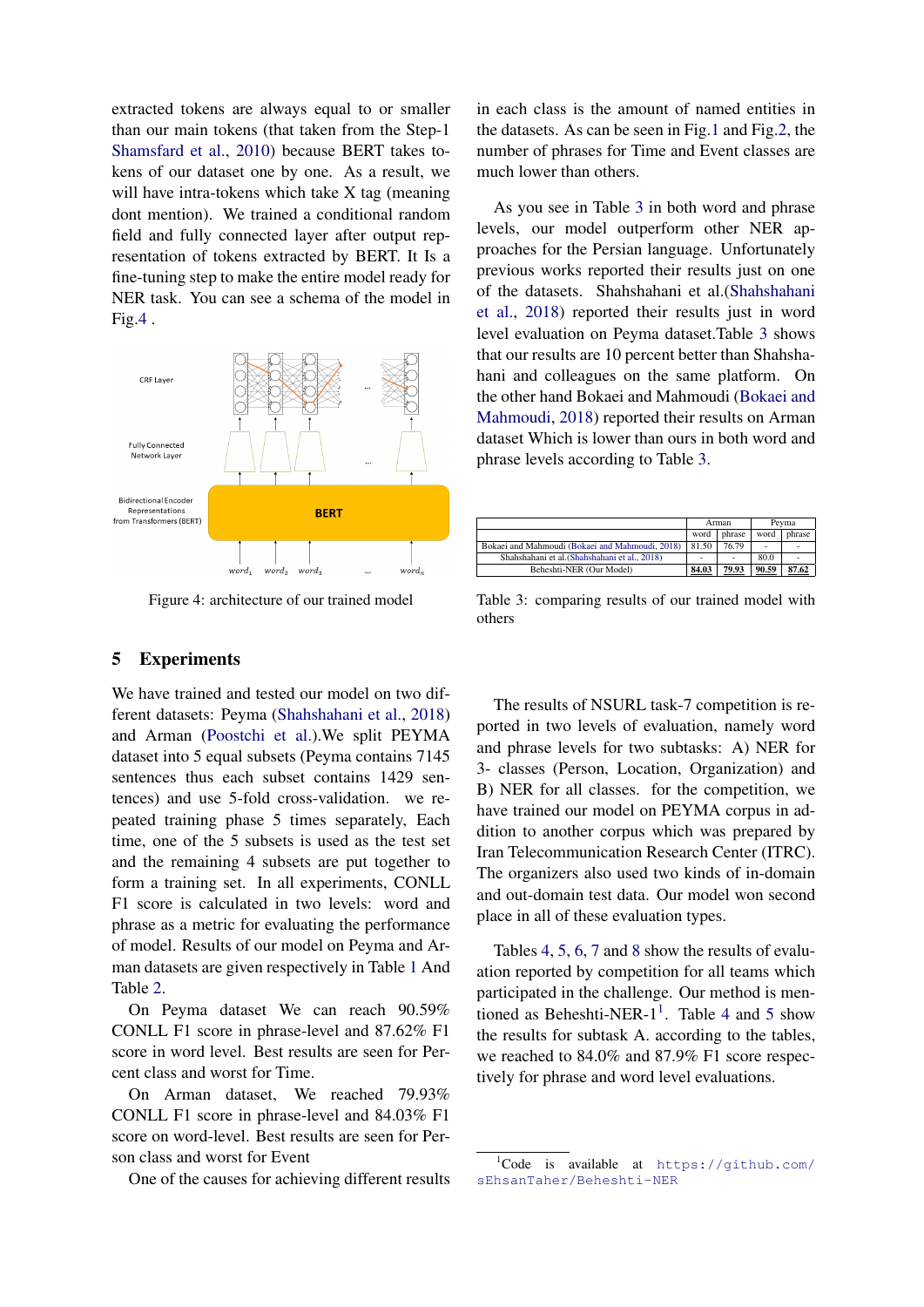<span id="page-4-2"></span>

|           |       | Date  | ocation    |       | Money |       | Organization |       | Percent |                            | Person    |       | Time  |       |             |
|-----------|-------|-------|------------|-------|-------|-------|--------------|-------|---------|----------------------------|-----------|-------|-------|-------|-------------|
|           | В-    |       | В-         |       | в-    |       | <b>B-</b>    |       | D-      | . .                        | <b>B-</b> | . .   | ь-    |       | all classes |
| word-t.   | 84.83 | 88.44 | 1.60<br>91 | 82.39 | 95.78 | 97.59 | 89.07        | 90.29 | 94.97   | $\Omega$<br>1 <sub>2</sub> | 93.17     | 94.25 | 83.50 | 86.48 | 90.59       |
| phrase-f1 | 80.33 |       | 89.75      |       |       | 92.54 |              | 84.80 | 93.57   |                            | 90.69     |       | 73.78 |       | 87.62       |

Table 1: results of our model on Peyma dataset. Two kinds of evaluation is used, namely word and phrase level. in word level evaluation B- assigns to first token of phrase and I- is for middle and last tokens.

<span id="page-4-3"></span>

|           | Event<br>Faculty |       | Location |       | Organization |       | Person |     | Product |       |       |                |             |
|-----------|------------------|-------|----------|-------|--------------|-------|--------|-----|---------|-------|-------|----------------|-------------|
|           | В-               |       | В-       |       | В-           | . –   | В-     | . . | $B-$    |       | $B-$  | $1-$           | all classes |
| word-f1   | 72.30            | 78.58 | 76.49    | 78.77 | 82.53        | 78.96 | 81.12  | 87  | 92.81   | 94.83 | 68.56 | $\sim$<br>1.34 | 84.03       |
| phrase-f1 | 69.53<br>58.45   |       | 80.73    |       | 78.01        |       | 91.46  |     | 62.97   |       | 79.93 |                |             |

Table 2: results of our model on Arman dataset.

<span id="page-4-4"></span>

|                |                       |      | Test Data 1 |      |      |            |      |       |      |      |  |  |  |
|----------------|-----------------------|------|-------------|------|------|------------|------|-------|------|------|--|--|--|
|                | Team                  |      | In Domain   |      |      | Out Domain |      | Total |      |      |  |  |  |
|                |                       | P    | R           | F1   | P    | R          | F1   | P     | R    | F1   |  |  |  |
|                | MorphoBERT            | 88.7 | 85.5        | 87.1 | 86.3 | 83.8       | 85   | 87.3  | 84.5 | 85.9 |  |  |  |
| $\overline{c}$ | Beheshti-NER-1        | 85.3 | 84.4        | 84.8 | 84.4 | 82.6       | 83.5 | 84.8  | 83.3 | 84   |  |  |  |
| 3              | Team-3                | 87.4 | 77.2        | 82   | 87.4 | 73.4       | 79.8 | 87.4  | 75   | 80.7 |  |  |  |
| $\overline{4}$ | <b>ICTRC-NLPGroup</b> | 87.5 | 76          | 81.3 | 86.2 | 69.6       | 77   | 86.8  | 72.3 | 78.9 |  |  |  |
| 5              | UT-NLP-IR             | 75.3 | 68.9        | 72   | 72.3 | 60.7       | 66   | 73.6  | 64.1 | 68.5 |  |  |  |
| 6              | SpeechTrans           | 41.5 | 39.5        | 40.5 | 43.1 | 38.7       | 40.8 | 42.4  | 39   | 40.6 |  |  |  |
| $\overline{7}$ | <b>Baseline</b>       | 32.2 | 45.8        | 37.8 | 32.8 | 39.1       | 35.7 | 32.5  | 41.9 | 36.6 |  |  |  |

Table 4: Phrase-level evaluation for subtask A: 3 classes

<span id="page-4-5"></span>

|                |                       |      | Test Data 1 |      |      |            |      |       |      |      |  |  |  |
|----------------|-----------------------|------|-------------|------|------|------------|------|-------|------|------|--|--|--|
|                | Team                  |      | In Domain   |      |      | Out Domain |      | Total |      |      |  |  |  |
|                |                       | P    | R           | F1   | P    | R          | F1   | P     | R    | F1   |  |  |  |
|                | MorphoBERT            | 92.5 | 86.7        | 89.5 | 91.5 | 84         | 87.6 | 92.1  | 85.2 | 88.5 |  |  |  |
| $\overline{c}$ | Beheshti-NER-1        | 90.5 | 87.2        | 88.8 | 89.7 | 85         | 87.3 | 90.1  | 85.8 | 87.9 |  |  |  |
| 3              | Team-3                | 89.2 | 79.5        | 84.1 | 89.5 | 74.7       | 81.4 | 89.3  | 76.9 | 82.7 |  |  |  |
| $\overline{4}$ | <b>ICTRC-NLPGroup</b> | 90.1 | 78.2        | 83.7 | 88.7 | 70.2       | 78.4 | 89.4  | 73.5 | 80.7 |  |  |  |
| 5              | UT-NLP-IR             | 87.3 | 71.9        | 78.9 | 86.4 | 61.1       | 71.6 | 86.9  | 65.7 | 74.8 |  |  |  |
| 6              | SpeechTrans           | 66.8 | 38.3        | 48.7 | 66.2 | 35.2       | 46   | 66.6  | 36.4 | 47   |  |  |  |
|                | <b>Baseline</b>       | 46.2 | 42.6        | 44.3 | 45.2 | 35.1       | 39.5 | 45.9  | 38.4 | 41.8 |  |  |  |

Table 5: Word-level evaluation for subtask A: 3-classes

results for subtask B is given in Table [6](#page-4-6) and [7.](#page-4-7) we can achieve 83.5% and 88.4% F1 score respectively for phrase and word level evaluation.

<span id="page-4-6"></span>

|                |                       |      | Test Data 1 |      |      |            |      |       |      |      |  |  |  |
|----------------|-----------------------|------|-------------|------|------|------------|------|-------|------|------|--|--|--|
|                | Team                  |      | In Domain   |      |      | Out Domain |      | Total |      |      |  |  |  |
|                |                       | P    | R           | F1   | P    | R          | F1   | P     | R    | F1   |  |  |  |
|                | MorphoBERT            | 88.4 | 84.8        | 86.6 | 86   | 83.1       | 84.5 | 87    | 83.8 | 85.4 |  |  |  |
| $\overline{c}$ | Beheshti-NER-1        | 84.8 | 83.6        | 84.2 | 83.9 | 82         | 83   | 84.3  | 82.7 | 83.5 |  |  |  |
| 3              | Team-3                | 87.4 | 77.3        | 82   | 87.3 | 72.8       | 79.4 | 87.3  | 74.7 | 80.5 |  |  |  |
| 4              | <b>ICTRC-NLPGroup</b> | 87   | 76.1        | 81.2 | 86.2 | 70.2       | 77.4 | 86.5  | 72.7 | 79   |  |  |  |
| 5              | UT-NLP-IR             | 77.3 | 70.2        | 73.6 | 74.1 | 61.9       | 67.5 | 75.5  | 65.4 | 70.1 |  |  |  |
| 6              | <b>SpeechTrans</b>    | 38   | 34.5        | 36.2 | 38.9 | 33.6       | 36   | 38.5  | 34   | 36.1 |  |  |  |
|                | <b>Baseline</b>       | 32.8 | 45.7        | 38.2 | 32   | 38.1       | 34.8 | 32.4  | 41.3 | 36.3 |  |  |  |

Table 6: Phrase-level evaluation for subtask B: 7 classes

<span id="page-4-7"></span>

|                |                       |      |           |      |      | Test Data 1 |      |       |      |      |  |
|----------------|-----------------------|------|-----------|------|------|-------------|------|-------|------|------|--|
|                | Team                  |      | In Domain |      |      | Out Domain  |      | Total |      |      |  |
|                |                       | P    | R         | F1   | P    | R           | F1   | P     | R    | F1   |  |
|                | MorphoBERT            | 94   | 89.1      | 91.5 | 91.8 | 85.7        | 88.6 | 92.8  | 87.1 | 89.9 |  |
| $\overline{c}$ | Beheshti-NER-1        | 91.4 | 87.3      | 89.3 | 89.7 | 85.7        | 87.7 | 90.4  | 86.5 | 88.4 |  |
| 3              | Team-3                | 91.3 | 84.1      | 87.5 | 90.9 | 77.9        | 83.9 | 91.1  | 80.7 | 85.5 |  |
| $\overline{4}$ | <b>ICTRC-NLPGroup</b> | 89.2 | 83.1      | 86.1 | 89.8 | 76.5        | 82.6 | 89.7  | 79.4 | 84.2 |  |
| 5              | UT-NLP-IR             | 92.7 | 79.3      | 85.4 | 91.1 | 68.4        | 78.1 | 91.9  | 73.1 | 81.4 |  |
| 6              | <b>SpeechTrans</b>    | 76.1 | 32.9      | 45.9 | 74.9 | 30.3        | 43.2 | 75.7  | 31.5 | 44.5 |  |
|                | <b>Baseline</b>       | 50.6 | 47.8      | 49.2 | 42.6 | 35.1        | 38.5 | 46.5  | 40.9 | 43.5 |  |

Table 7: Word-level evaluation for subtask B: 7-classes

details of evaluation for each class in subtask B is given in Table [7.](#page-4-7) as you see all teams have higher scores in Percent class and the worst score for many teams is for Time class.

<span id="page-4-8"></span>

|                 | Team                  |      | Test Data 1<br><b>PER</b> |      |            |            |            |            |          |  |  |  |  |
|-----------------|-----------------------|------|---------------------------|------|------------|------------|------------|------------|----------|--|--|--|--|
|                 |                       |      | <b>ORG</b>                | LOC  | <b>DAT</b> | <b>TIM</b> | <b>MON</b> | <b>PCT</b> | Total F1 |  |  |  |  |
|                 | MorphoBERT            | 90.4 | 80.3                      | 87.1 | 78.9       | 71         | 93.6       | 96.8       | 85.4     |  |  |  |  |
| $\overline{c}$  | Beheshti-NER-1        | 81.8 | 80.8                      | 88   | 77.8       | 75.8       | 85.1       | 91.6       | 83.5     |  |  |  |  |
| 3               | Team-3                | 79.9 | 77.2                      | 83.9 | 74.7       | 64.3       | 92.1       | 97.4       | 80.5     |  |  |  |  |
| $\overline{4}$  | <b>ICTRC-NLPGroup</b> | 76.2 | 75.93                     | 82.8 | 76         | 67.1       | 91.3       | 93.6       | 79       |  |  |  |  |
| 5               | UT-NLP-IR             | 63.4 | 58.8                      | 78.2 | 76.1       | 69.1       | 84.5       | 93.5       | 70.1     |  |  |  |  |
| 6               | <b>SpeechTrans</b>    | 24.3 | 23.5                      | 63.1 | 12         | 4.1        | 0.3        | 0.7        | 36.1     |  |  |  |  |
| $7\phantom{.0}$ | <b>Baseline</b>       | 23.5 | 38.1                      | 44.2 | 41.6       | 30.3       | 13.7       | 36.6       | 36.3     |  |  |  |  |

Table 8: Details of phrase-level evaluation for subtask B: 7-classes

## 6 Conclucion

in this work we fine-tuned the pre-trained BERT model with a CRF layer in NER task for Persian language. our trained model achieved best results compared to the previous ones and ranked as the second team in NSURL competition. this work present BERT as a good transfer learning solution for solving low resource problems.

results show that our model could outperform previous methods with a dramatic difference. the reason for this could be using a big pre-trained model, BERT, which achieved state of the art results in English and proved to perform well with a less amount of data for training.

#### References

- <span id="page-4-1"></span>Alan Akbik, Duncan Blythe, and Roland Vollgraf. 2018. Contextual String Embeddings for Sequence Labeling. In *Proceedings of the 27th International Conference on Computational Linguistics*, pages 1638–1649, Santa Fe, New Mexico, USA. Association for Computational Linguistics.
- <span id="page-4-0"></span>Diego Molla Aliod, Menno van Zaanen, and Daniel ´ Smith. 2006. Named entity recognition for question answering. In *ALTA*.